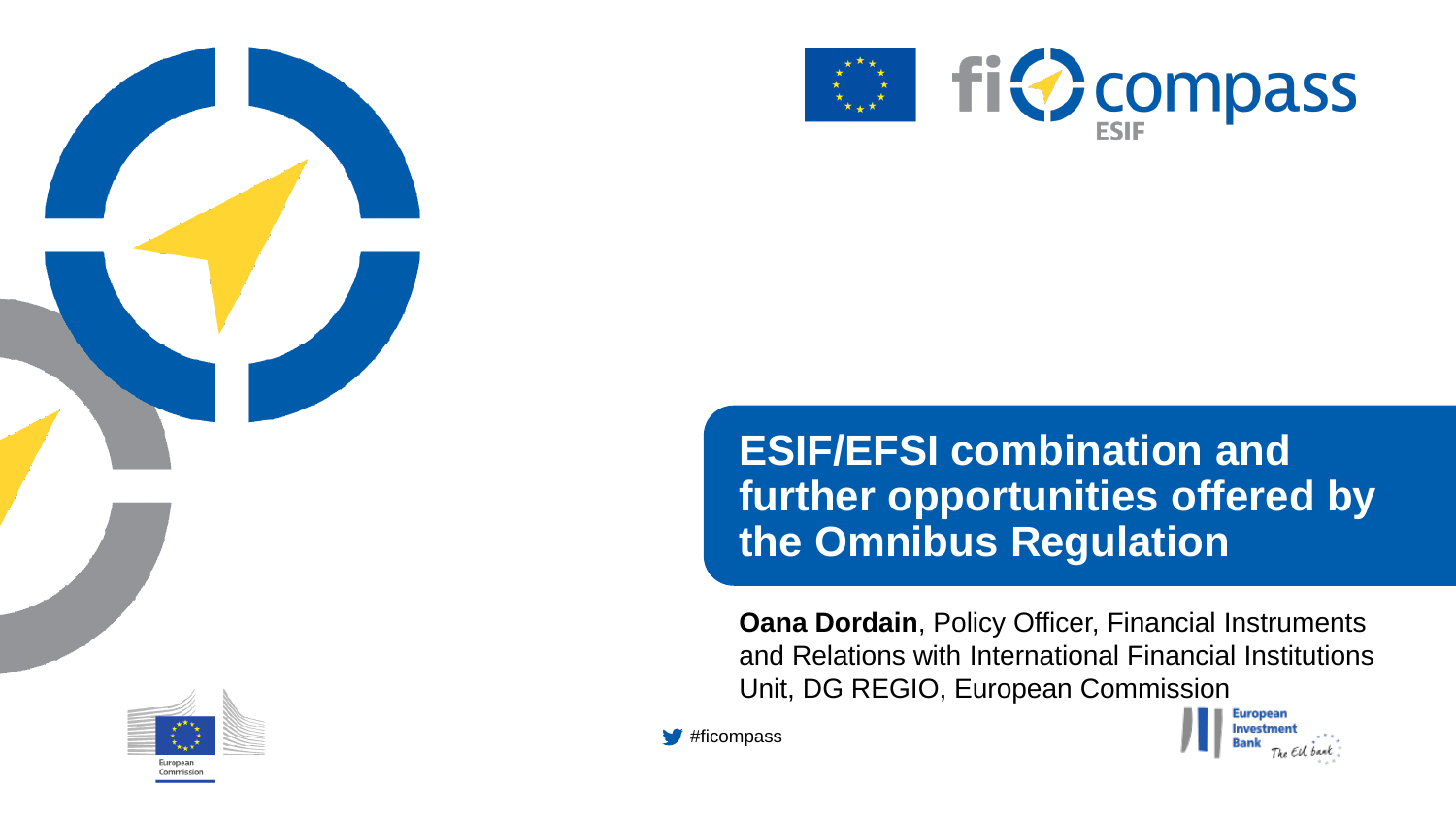

## **ESIF/EFSI combination and further opportunities offered by the Omnibus Regulation**

**Oana Dordain, DG REGIO FI CAMPUS Brussels 3-5 December 2018**

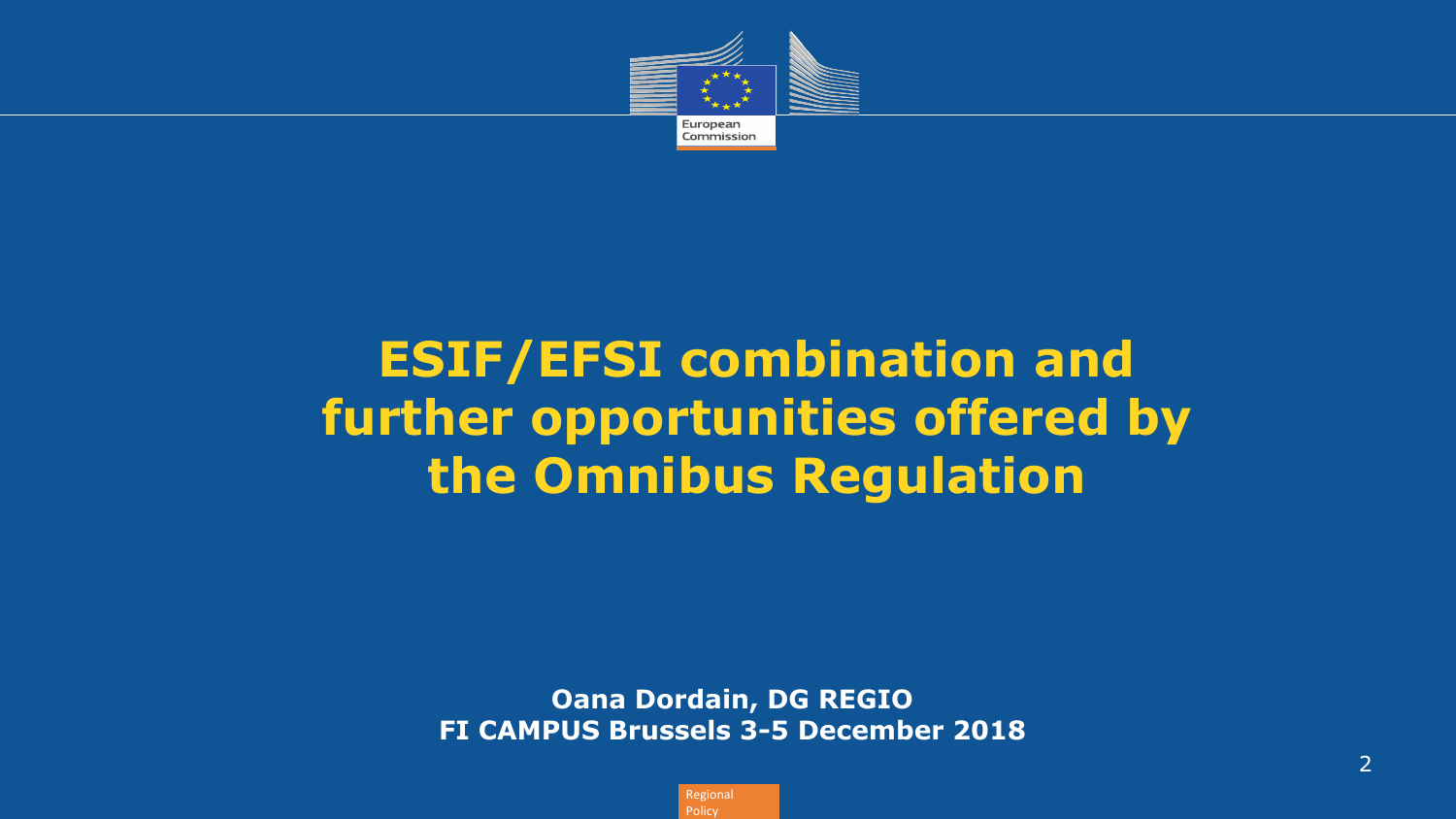

#### **DISCLAIMER**

#### **The views expressed in this document are those of the authors and may not in any circumstances be regarded as stating an official position of DG Regional and Urban Policy or the European Commission**

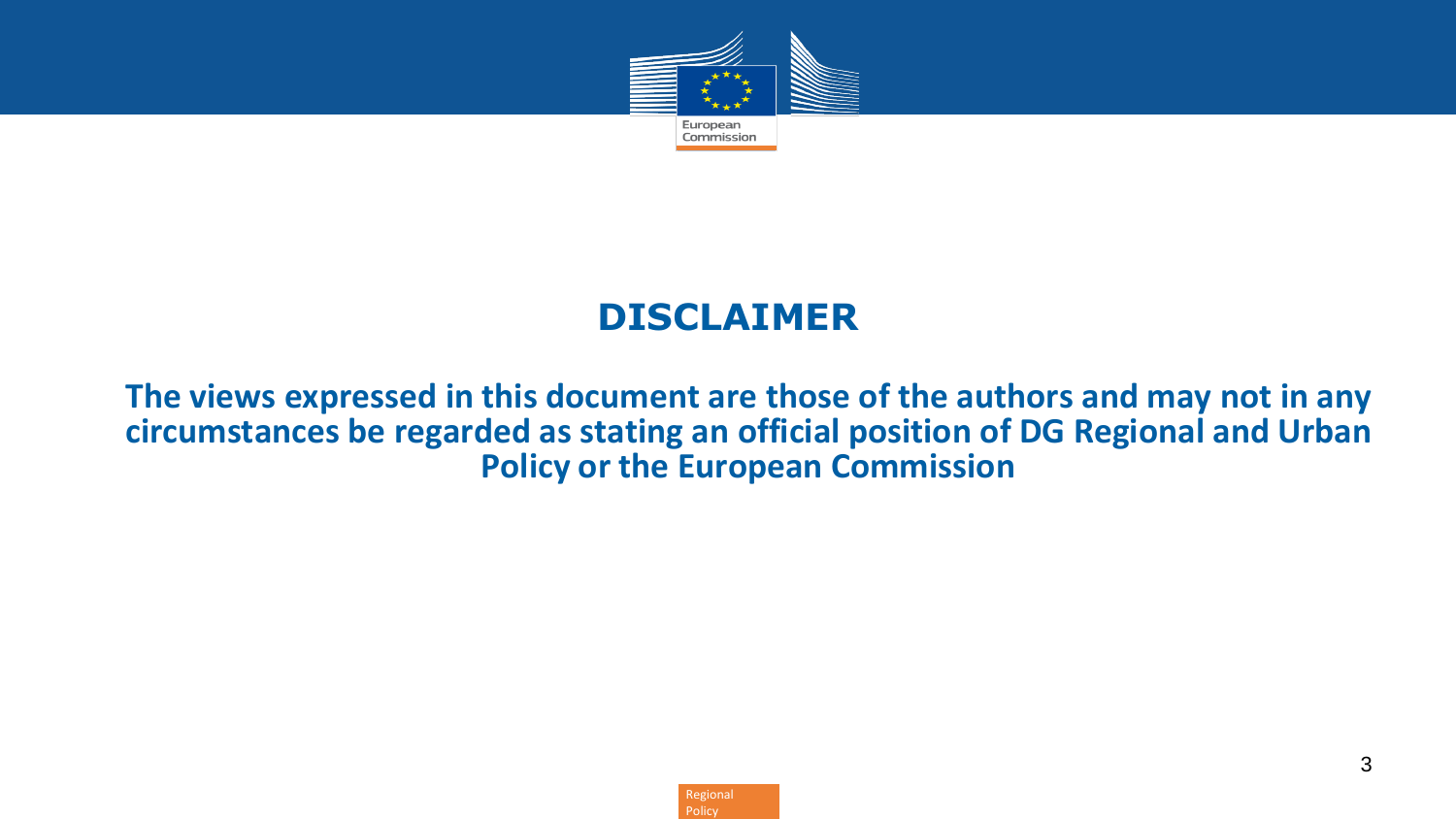

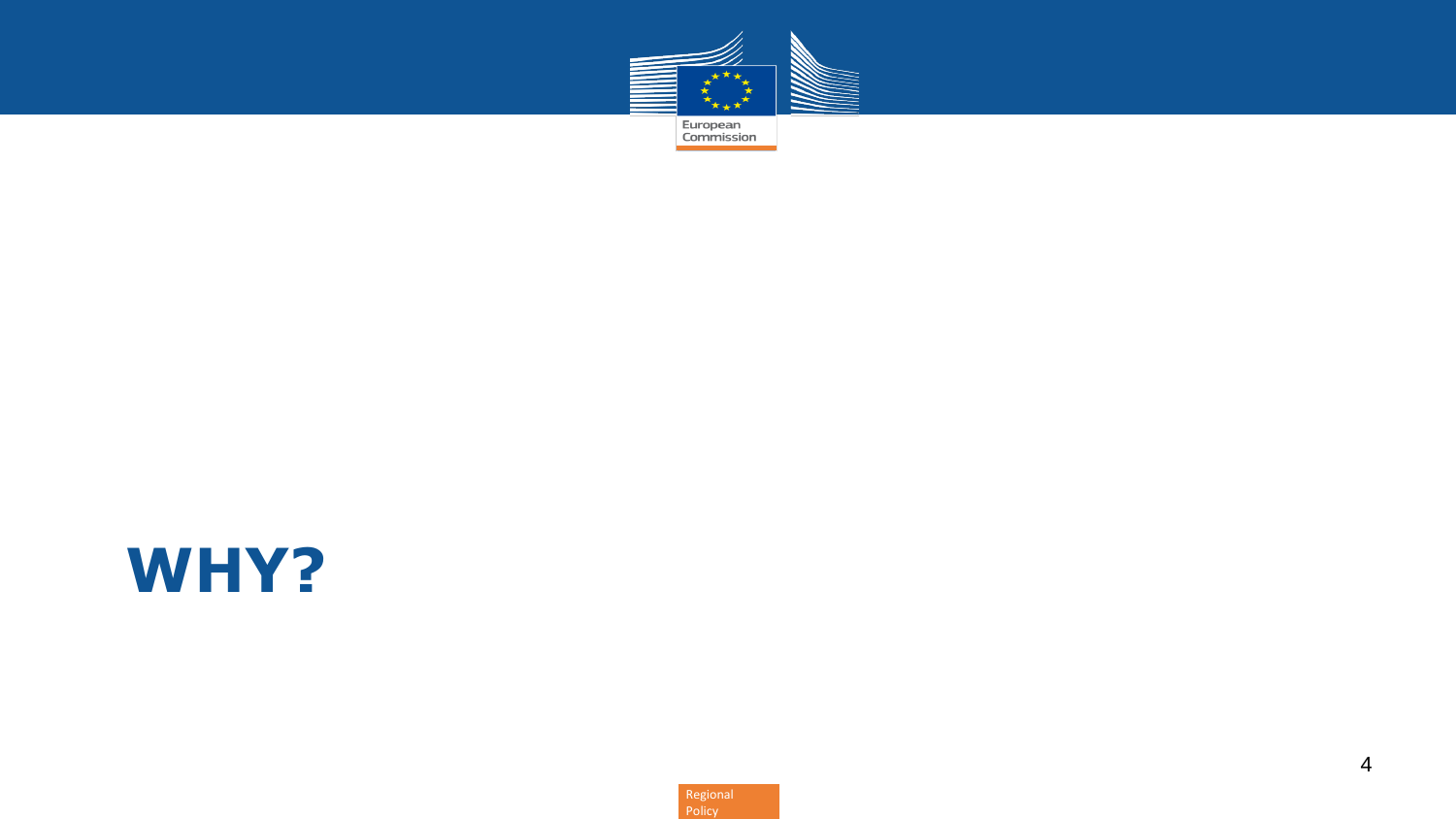



Policy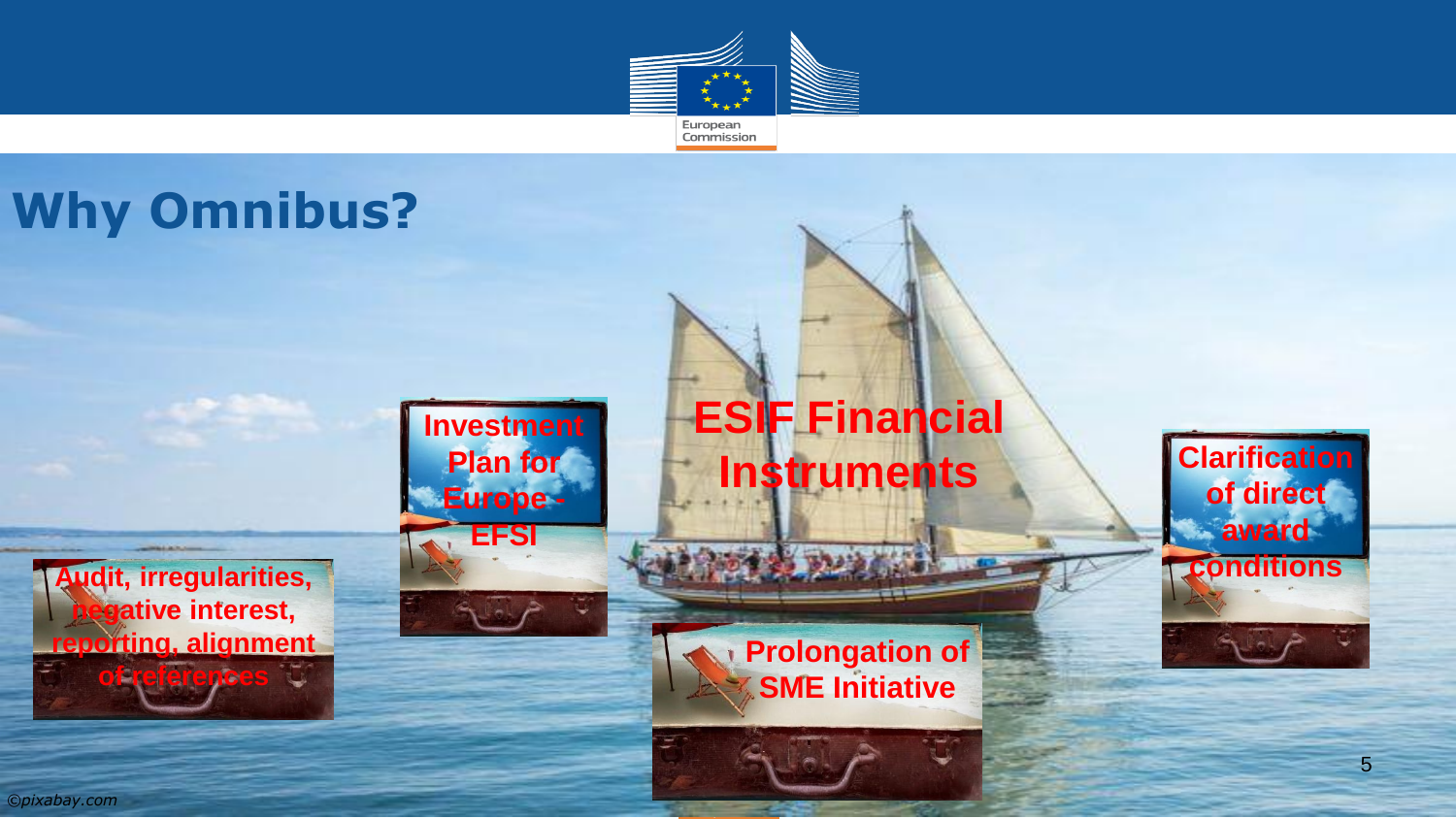

# **HOW?**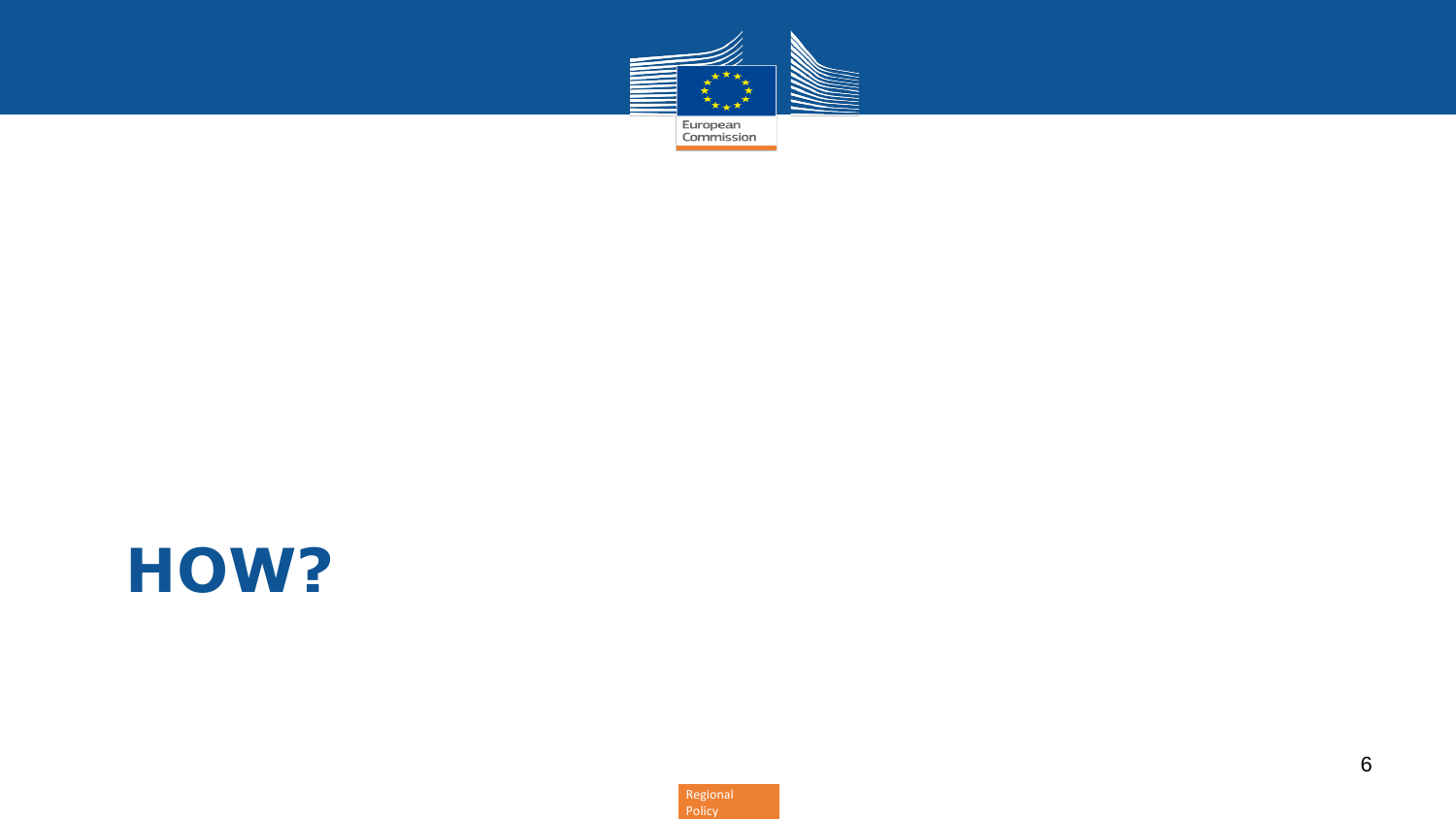

## **How Omnibus legally works?**





New paragraphs (b) & (c) in Article 38(4)



Changes in Articles 39, 56 and 57



Changes in Articles 40, 44 and 46



Changes in secondary legislation: CDR 480/2014; CIR 964/2014, 821/2014, 660/2014, New CIR on Audit



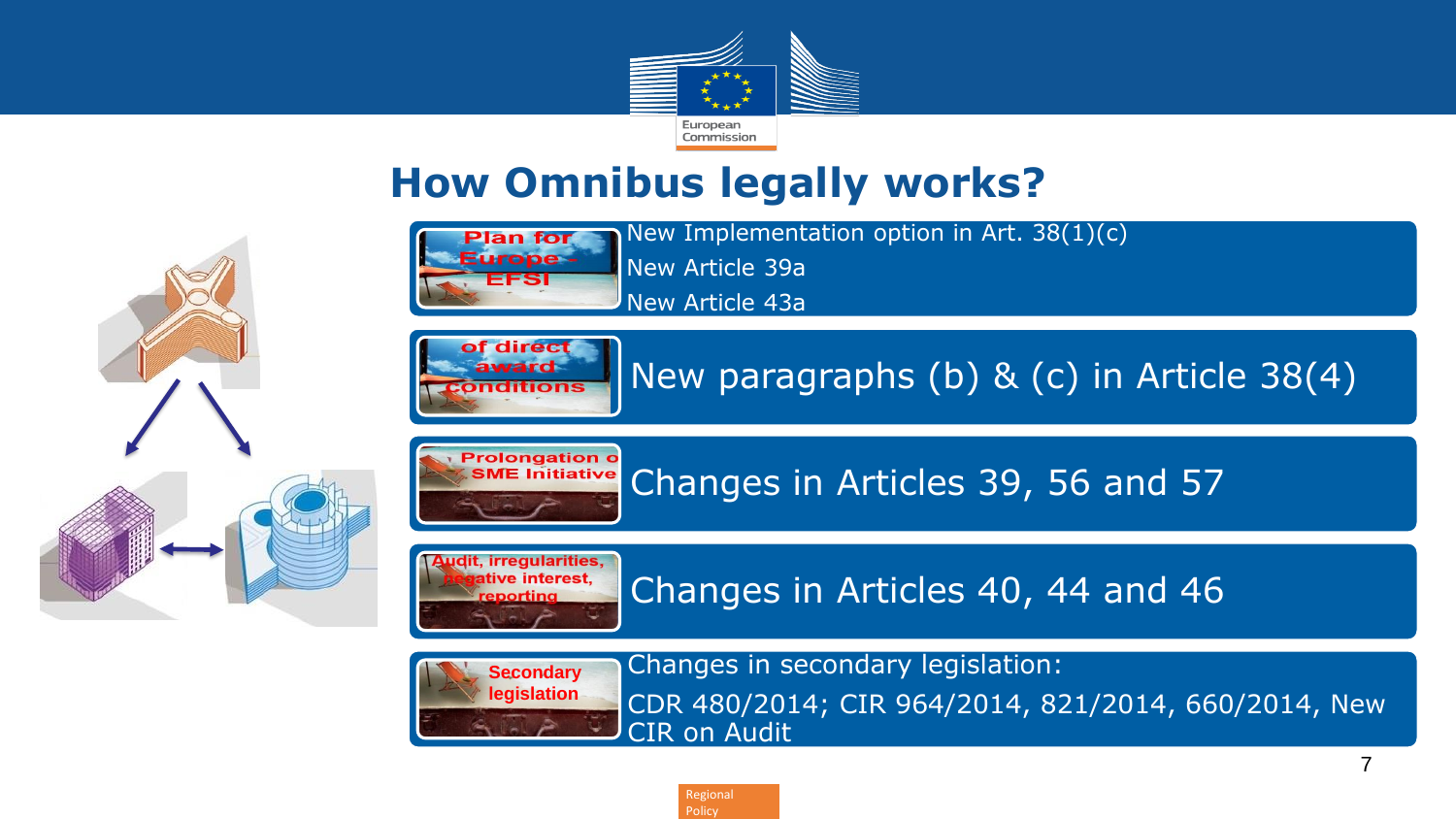

# **WHAT?**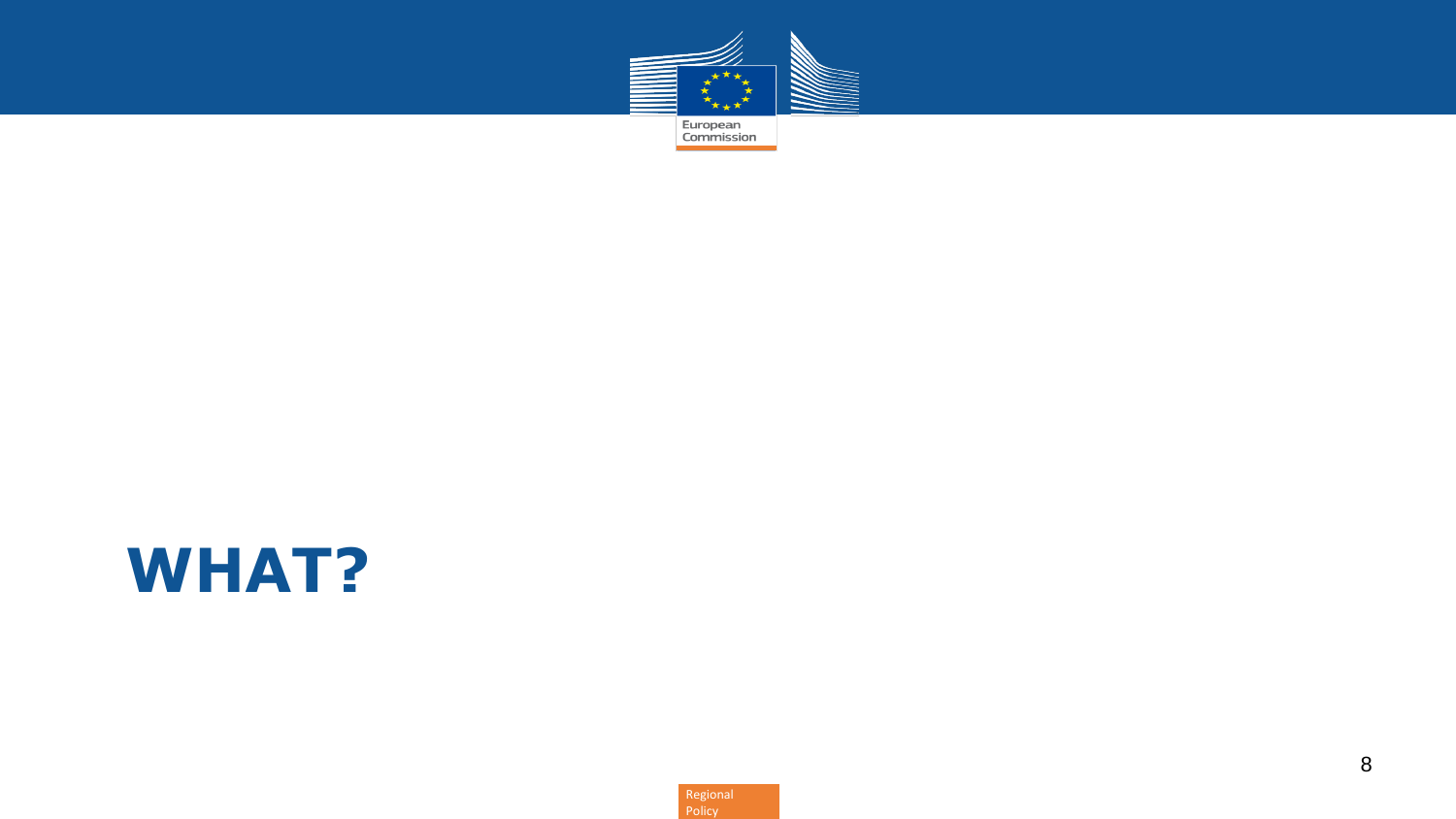

# **ESIF/EFSI combination under Art. 39a**

#### **Purpose and existing rules**

- •**Facilitate ESIF/EFSI combination while still 2 sets of rules**
- •**Attract Private capital**
- •Reporting based on Art. 46
- •Same known implementation options
- •Same content of the Funding Agreement
- •Implementation can be entrusted to another body (e.g. NPBs), not only to EIB

#### **Derogations**

- •From ex-ante assessment: preparatory assessment •From selection rules and payments when contribution to an existing EFSI instrument •From co-financing: up to 100% •Possibility of layered guarantee funds
- •ESIF contributions can be used to give rise to new finance in the entire territory of a Member State ('pooling of risk')

**Investment** 

**Plan for** 

**Europe - EFSI**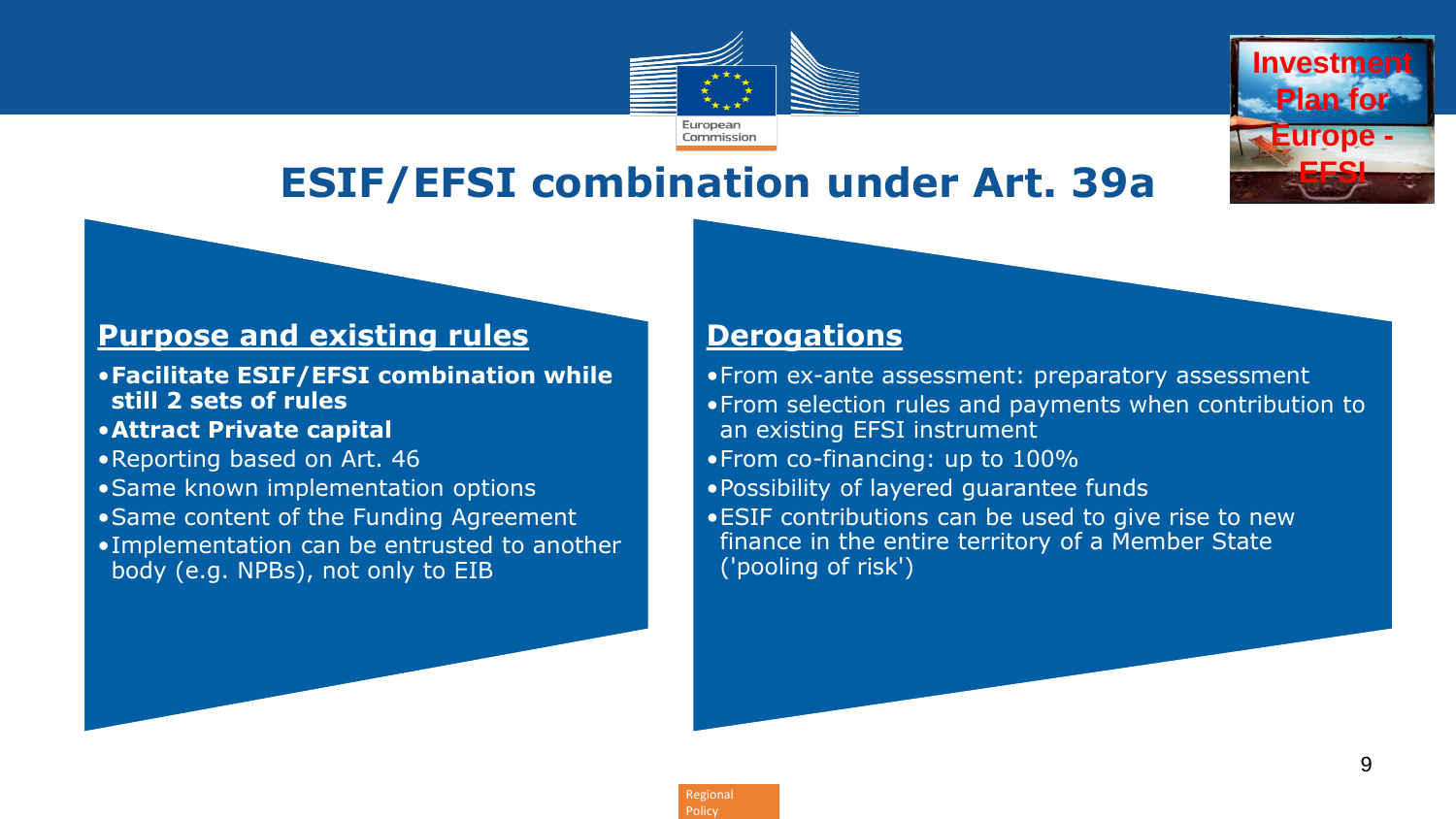



10

### **Differentiated treatment Art. 43a**

#### Same concept as "preferential remuneration" clarified

Use of ESIF for differentiated treatment of the EIB when using EFSI

**Differentiated treatment used to attract private resources**

Type and level of differentiated treatment shall be justified and not exceed what it is needed

Alignment with State aid rules: "investors operating under the market economy principle"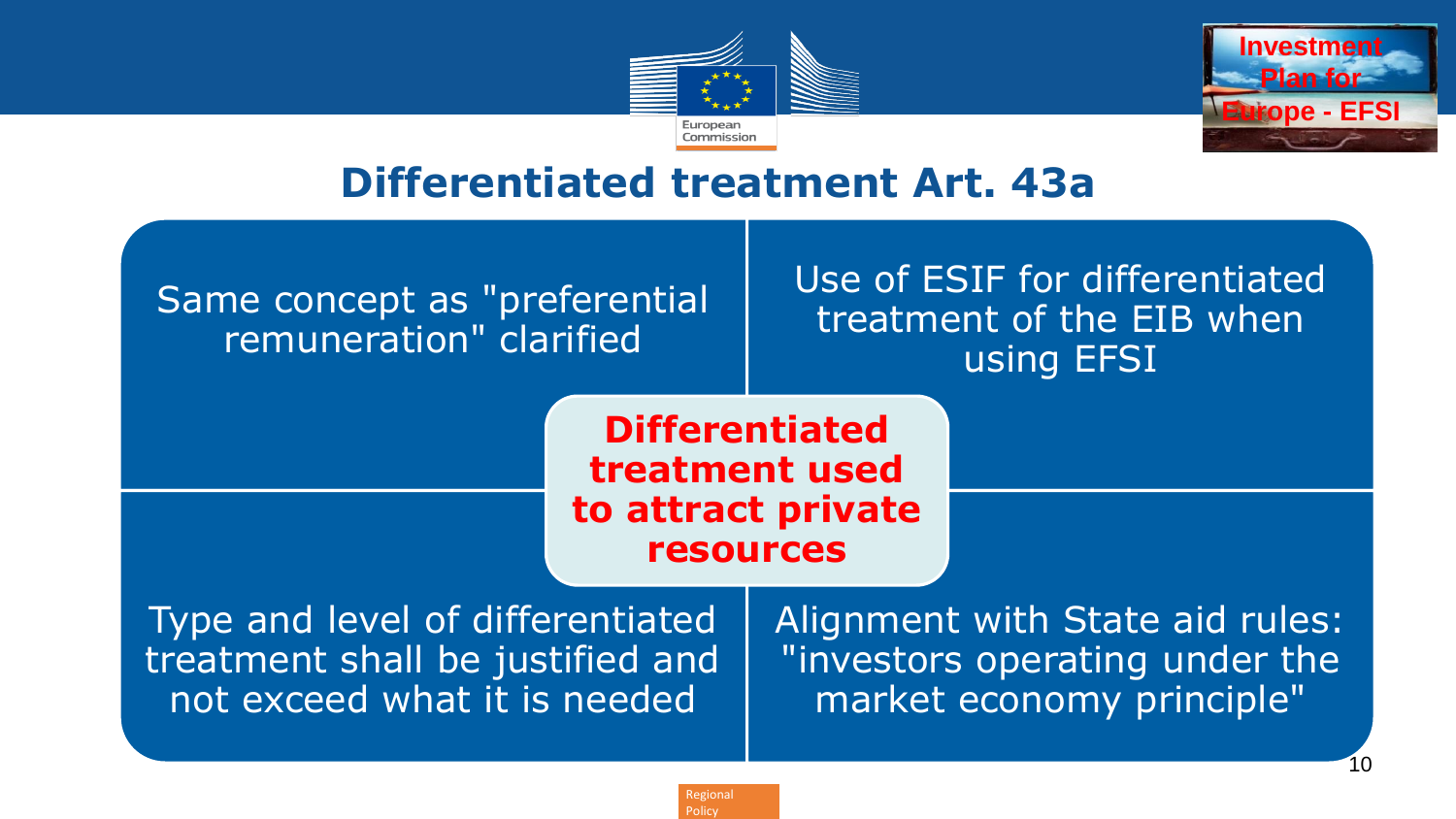



11

### **Direct award to publicly-owned banks/institution Art. 38(4)**

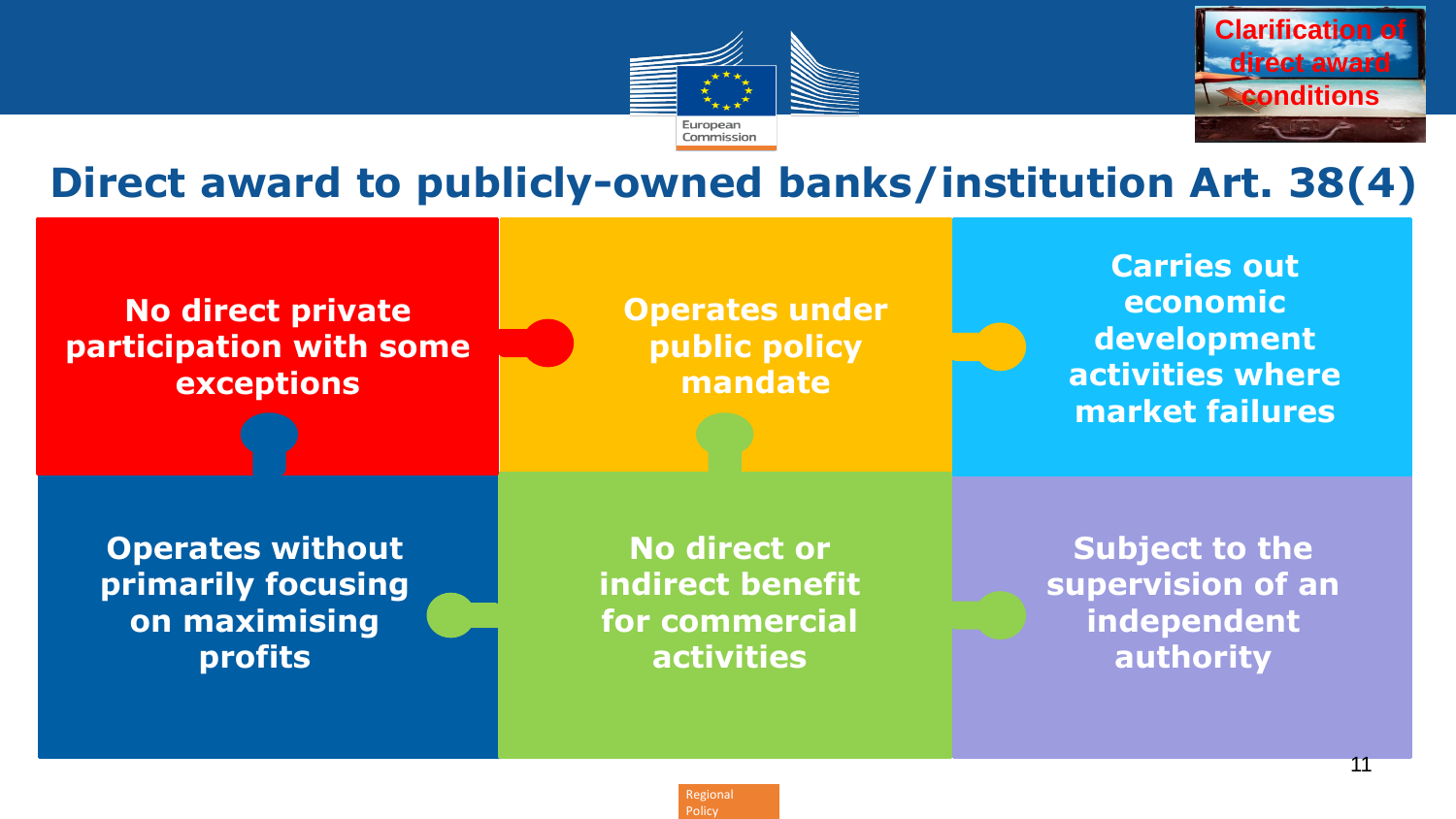



## **Prolongation of SME Initiative Art. 39, 56 and 57**

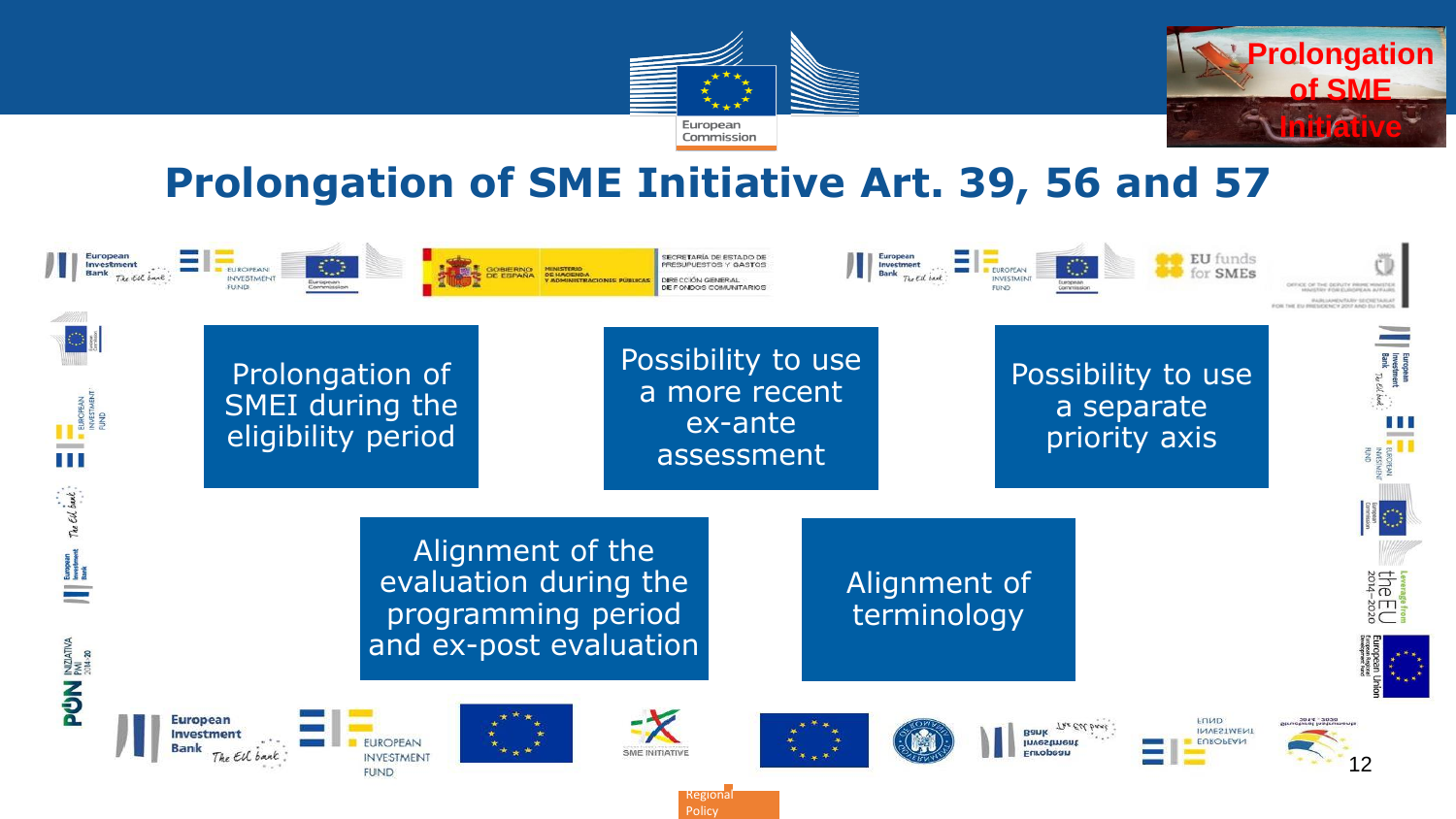



## **Management verifications, audits and replacement of irregularities Art 40**

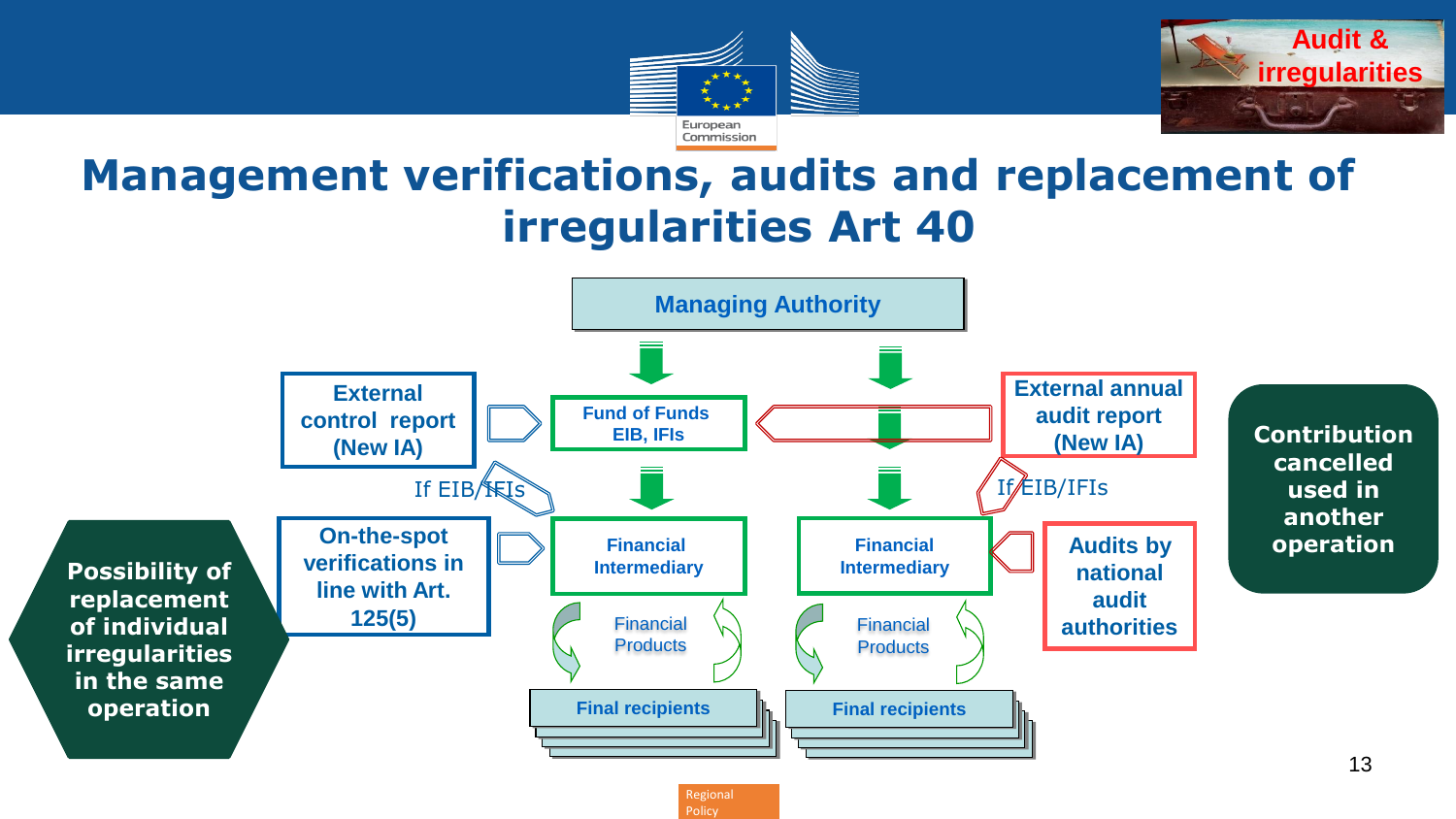



## **Negative interest Art. 44, Reporting Art. 46, Others**

#### **Negative interest**

• Changes in Art. 44 to take out "differentiated treatment"

• Possibility to cover negative interest from resources paid back

#### **Reporting**

- Applicable to the new ESIF/EFSI implementation option
	- Covering also "differentiated treatment"
- Correction of double reporting on "value of equity investments"

#### **Others**

• End date prolonged to 31/12/2018 for signing funding agreements with financial intermediaries for equity instruments for which escrow accounts can be used • Alignment of references in Art. 37, 38(5 to 8 & 10), 41, 42(5)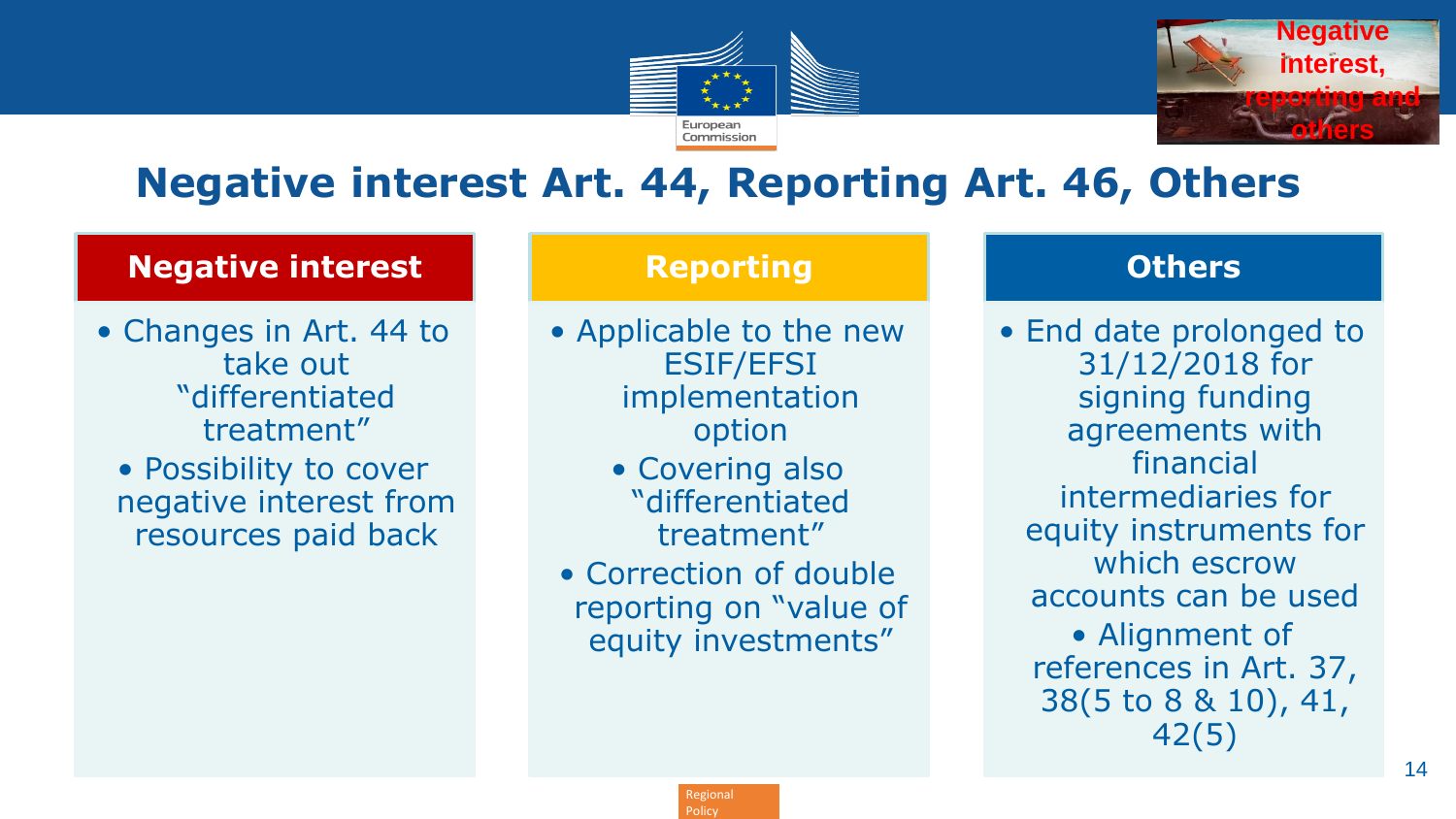



## **Changes in Delegated and Implementing Acts**



 $\overline{\mathcal{A}}$ CDR 480/2014  $\overline{\phantom{0}}$ 480/20 DR

•Made applicable to the new implementation option ESIF/EFSI •Alignment of terminology and references •Alignment in art. 7 for the IFIs with the audit provisions

| • Reference to the<br>$\blacktriangledown$<br>new<br>821/201<br>implementation<br>option ESIF/EFSI<br>• Alignment with<br>Art. 43a on<br>differentiated<br>treatment<br>• Alignment with<br>Art. 44 on<br>$\Delta$<br>negative interest<br>· Alignment with<br>Art. 46 | • Definitions<br>updated and/or<br>clarified<br>• Evaluation<br>$\overline{O}/\overline{O}$<br>provisions<br>updated because<br>of extension<br>$\overline{Q}$<br>• Provisions in case<br>$\Omega$<br><b>ESIF</b> contribution<br>is based on a<br>separate priority<br>axis (definition,<br>monitoring) | • Reflect the new<br>obligations<br>resulting from<br>$\bigcirc$<br>Article 40 CPR<br>$\overline{\mathsf{C}}$<br>• Make reference to<br>4<br>4<br>the new Article<br>43a<br>$\boldsymbol{\omega}$<br>• Align the<br>$\mathbf 0$<br>conditions for the<br>selection of the<br>$\Delta$<br>financial<br><i>intermediaries</i><br>with Article 38(5)<br><b>CPR</b> |
|------------------------------------------------------------------------------------------------------------------------------------------------------------------------------------------------------------------------------------------------------------------------|----------------------------------------------------------------------------------------------------------------------------------------------------------------------------------------------------------------------------------------------------------------------------------------------------------|-----------------------------------------------------------------------------------------------------------------------------------------------------------------------------------------------------------------------------------------------------------------------------------------------------------------------------------------------------------------|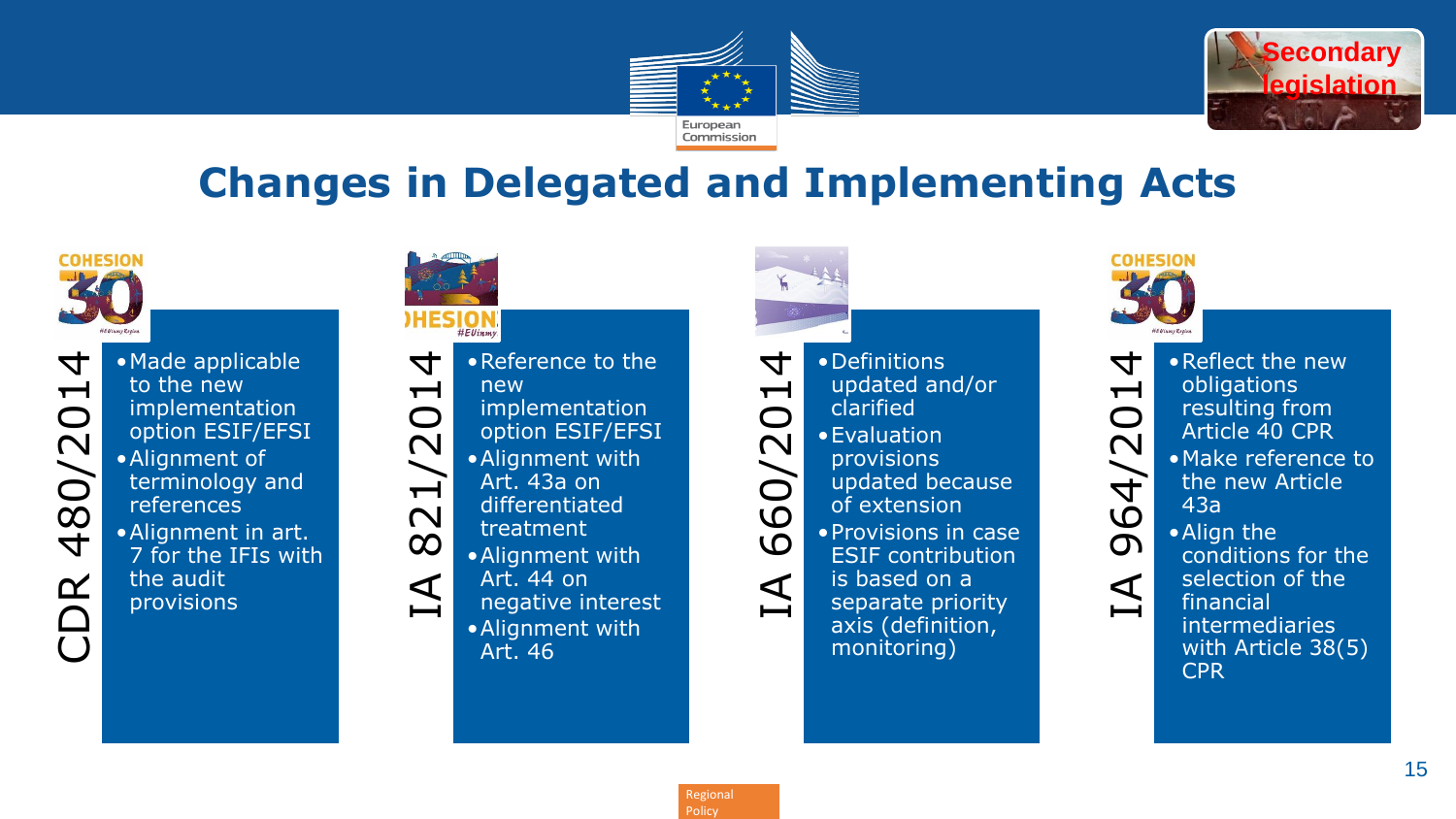

# **Q & A**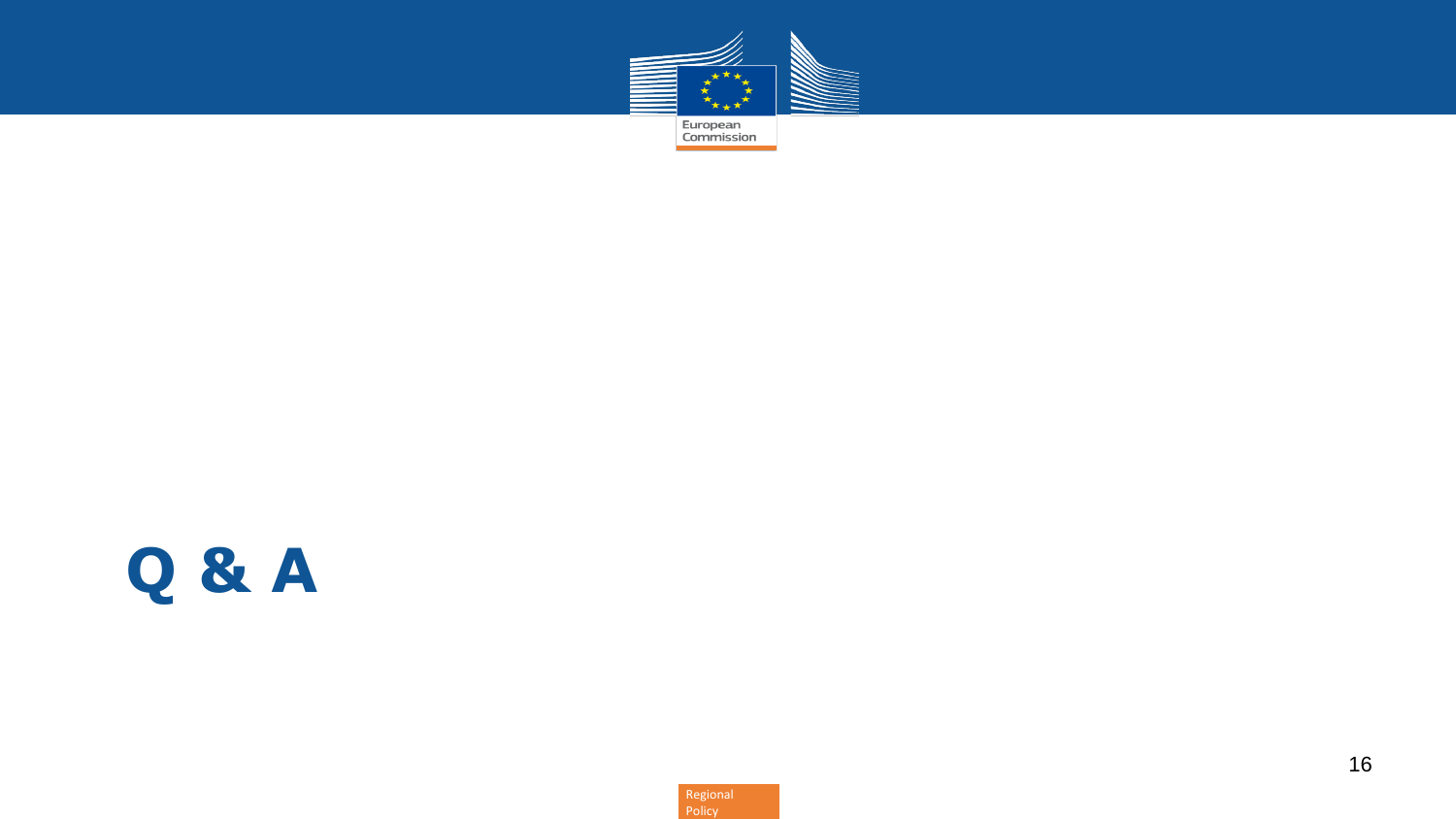

# **Thank you for your attention!**